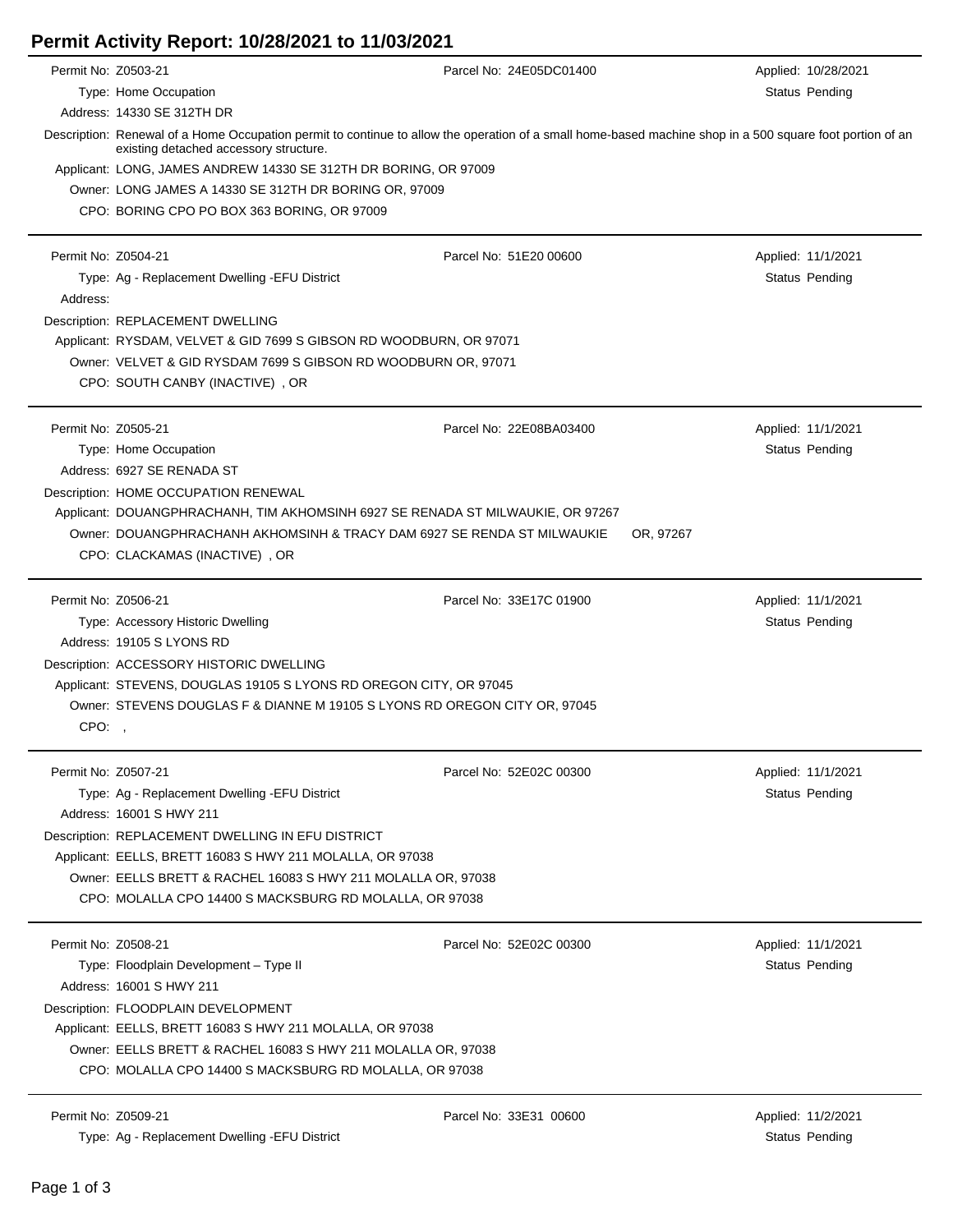## **Permit Activity Report: 10/28/2021 to 11/03/2021**

|                       | Address: 23162 S BLUHM RD                                                                                                         |                         |                       |  |  |
|-----------------------|-----------------------------------------------------------------------------------------------------------------------------------|-------------------------|-----------------------|--|--|
|                       | Description: REPLACEMENT DWELLING IN EFU DISTRICT                                                                                 |                         |                       |  |  |
|                       | Applicant: COREY JR, RANDALL KEITH 21317 SW 90TH AVE TUALATIN, OR 97062                                                           |                         |                       |  |  |
|                       | Owner: COREY RANDALL K CO-TRUSTEE 21317 SW 90TH AVE TUALATIN OR, 97062                                                            |                         |                       |  |  |
|                       | CPO: HAMLET OF BEAVERCREEK PO BOX 587 BEAVERCREEK, OR 97004                                                                       |                         |                       |  |  |
|                       |                                                                                                                                   |                         |                       |  |  |
| Permit No: Z0510-21   |                                                                                                                                   | Parcel No: 12E28CC01300 | Applied: 11/3/2021    |  |  |
|                       | Type: Variance                                                                                                                    |                         | Status Pending        |  |  |
|                       | Address: 10174 SE 82ND AVE                                                                                                        |                         |                       |  |  |
| Description: VARIANCE |                                                                                                                                   |                         |                       |  |  |
|                       | Applicant: DIEHL, THERESE 6487 HILLIARD DR CANAL WINCHESTER, OH 43110<br>Owner: MILLAR TED L 14379 KEIL RD NE AURORA<br>OR, 97002 |                         |                       |  |  |
|                       |                                                                                                                                   |                         |                       |  |  |
|                       | CPO: SOUTHGATE CPO,                                                                                                               |                         |                       |  |  |
|                       |                                                                                                                                   |                         |                       |  |  |
| Permit No: Z0511-21   |                                                                                                                                   | Parcel No: 12E27BD00500 | Applied: 11/2/2021    |  |  |
|                       | Type: Steep Slope Review I                                                                                                        |                         | Status Pending        |  |  |
|                       | Address: 10409 SE QUAILRIDGE DR                                                                                                   |                         |                       |  |  |
|                       | Description: STEEP SLOPE REVIEW                                                                                                   |                         |                       |  |  |
|                       | Applicant: BERGER, STEPHEN 325 2ND STREET, APT 108 LAKE OSWEGO, OR 97034                                                          |                         |                       |  |  |
|                       | Owner: BERGER STEPHEN C & MYRIAM 14945 SE 117TH AVE CLACKAMAS OR, 97015                                                           |                         |                       |  |  |
| CPO:                  |                                                                                                                                   |                         |                       |  |  |
|                       |                                                                                                                                   |                         |                       |  |  |
| Permit No: Z0512-21   |                                                                                                                                   | Parcel No: 33E12DC01200 | Applied: 11/3/2021    |  |  |
|                       | Type: Principal River Conservation Area                                                                                           |                         | Status Pending        |  |  |
|                       | Address: 28271 SE PARADISE RD                                                                                                     |                         |                       |  |  |
|                       | Description: PRINCIPAL RIVER CONSERVATION AREA REVIEW                                                                             |                         |                       |  |  |
|                       | Applicant: LONG, MARK 28271 SE PARADISE ROAD EAGLE CREEK, OR 97022                                                                |                         |                       |  |  |
|                       | Owner: LONG MARK S 28271 SE PARADISE RD EAGLE CREEK OR, 97022                                                                     |                         |                       |  |  |
|                       | CPO: EAGLE CREEK-BARTON CPO,                                                                                                      |                         |                       |  |  |
|                       |                                                                                                                                   |                         |                       |  |  |
|                       | Permit No: ZPAC0138-21                                                                                                            | Parcel No: 35E19 00502  | Applied: 11/2/2021    |  |  |
|                       | Type: Partition                                                                                                                   |                         | Status Pending        |  |  |
|                       | Address: 40621 SE GEORGE RD                                                                                                       |                         |                       |  |  |
|                       | Description: PRE APPLICATION FOR PARTITION                                                                                        |                         |                       |  |  |
|                       | Applicant: SMITH, CORBIN 40621 SE GEORGE RD ESTACADA, OR 97023                                                                    |                         |                       |  |  |
|                       | Owner: SMITH CORBIN W & AMY J PO BOX 39 BORING OR, 97009                                                                          |                         |                       |  |  |
| CPO:,                 |                                                                                                                                   |                         |                       |  |  |
|                       |                                                                                                                                   |                         |                       |  |  |
|                       | Permit No: ZPAC0139-21                                                                                                            | Parcel No: 22E05CA01602 | Applied: 11/3/2021    |  |  |
|                       | Type: Design Review                                                                                                               |                         | Status Pending        |  |  |
|                       | Address: 13800 SE WEBSTER RD                                                                                                      |                         |                       |  |  |
|                       | Description: PRE APPLICATION FOR DESIGN REVIEW                                                                                    |                         |                       |  |  |
|                       | Applicant: SNAIR, DANIEL 2834 SE CARLTON PORTLAND, OR 97202                                                                       |                         |                       |  |  |
|                       | Owner: WEBSTER BUSINSS CENTER LLC 13800 SE WEBSTER RD STE 200 MILWAUKIE                                                           | OR, 97267               |                       |  |  |
|                       | CPO:                                                                                                                              |                         |                       |  |  |
|                       |                                                                                                                                   |                         |                       |  |  |
|                       | Permit No: ZPAC0140-21                                                                                                            | Parcel No: 37E09 00301  | Applied: 11/3/2021    |  |  |
|                       | Type: Partition                                                                                                                   |                         | <b>Status Pending</b> |  |  |
| Address:              |                                                                                                                                   |                         |                       |  |  |
|                       | Description: PRE APPLICATION FOR PARTITION                                                                                        |                         |                       |  |  |
|                       | Applicant: LITTLE, NICK 1760 DOWNRIVER DR WOODLAND, WA 98674                                                                      |                         |                       |  |  |

J.